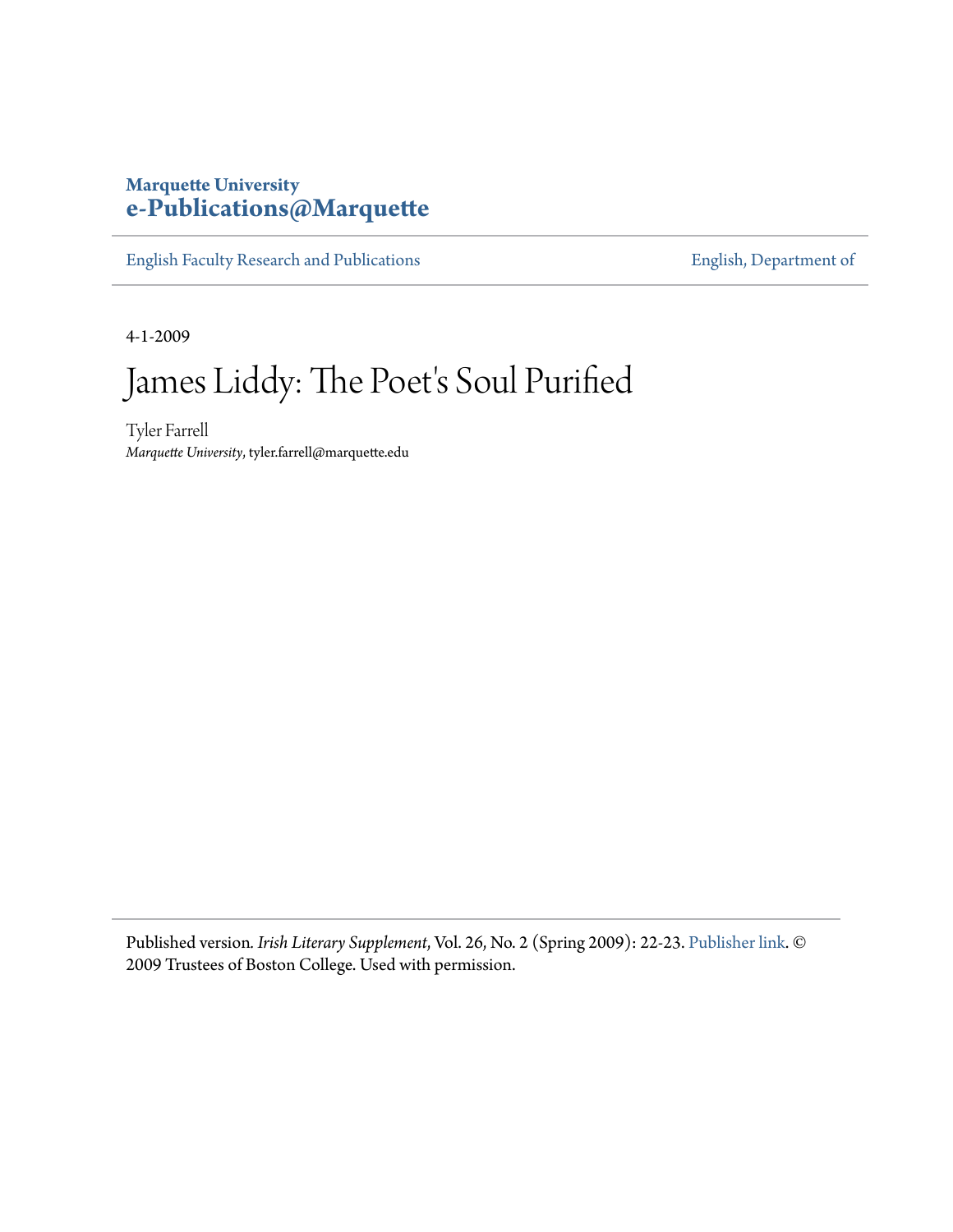English at the State College at Albany and Russell Sage and taught parliamentary procedure at the Cornell University School of Industrial and Labor Relations. He was a member of the postwar Citizens Committee in 1946-47; chairman of Freedom Forum and the Citizens Committee for Schenectady Public Schools; and a trustee of Schenectady County Public Library. After his retirement from Union College he offered a lecture series at the Academy for Life-Long Learning on Chaucer and Shakespeare.

The history of religious freedom and separation of church and state in America would remain an abiding enthusiasm, as did his engagement with politics. Indeed, it is impossible to separate his academic from his political pursuits. In 1948 he ran for Congress on the Democratic Party ticket, but was unsuccessful, ruefully describing himself as a "sacrificial lamb in a hopeless contest"; he ran again in 1956 for the state senate, and 1959 for the state assembly, defeated both times. Undaunted, he continued his adventures in politics by working in Mayor Samuel Stratton's "kitchen cabinet" as advisor on housing and redevelopment. These were exciting times—one night he assisted Stratton in a stakeout to bust a gambling ring. Harriet was relieved the following morning that the thump on the porch was the Sunday paper, not her husband. When Stratton moved to Congress, Bijl served on his friend's staff part-time in Schenectady and Washington. In 1956 he was a member of the Schenectady County Board of Supervisors, and from 1961-68 of the New York State Advisory Committee to the US Commission on Civil Rights, serving as co-chair of a committee to investigate

### **PAGE 22 IRISH LITERARY SUPPLEMENT SPRING 2009**

discrimination in the state university system. Later he became a political adviser to Brian Stratton, mayor of Schenectady like his father before him. In 1987 Union College presented him with the Faculty Meritorious Service Award. In 2007 Mayor Stratton Junior presented Bill and Harriet with Patroon Awards, the highest honor bestowed by the city, given to those who, over the years, have contributed to the community in an unselfish way, beyond the routine call of duty. Again academia and politics were linked, for his old friend Jeanne Robert Foster had been awarded a Patroon in 1961.

For close to sixty years Bill and Harriet, who were married in Barrington, Nova Scotia, in 1939, maintained a summer home in that province's Shag Harbour, frequentlyjoined by their family—daughters Deborah and Susan, son Christopher, six grandchildren and three great-grandchildren—and close friends. After his retirement they spent their winters in Pompano Beach, Florida, where Bill remained active in the Democratic Club, while maintaining close ties with his alma mater and a closer eye on Union College and Schenectady. But he never lost touch with colleagues around the world, eagerly following the ever-widening world of Yeats scholarship. Not always satisfied with what he read, he once sent me a 27-page commentary marked "Not for Publication" but adding, "if you can use any portion of this without mentioning the author's name or book (though you might allude to it) it's OK by me." I didn't have the nerve.

In early September 2001 in the Adirondacks, an international conference was held to celebrate the life of John Butler Yeats. Scholars, musicians and poets gathered in Chestertown, New York, called together by Declan Foley of Australia, to spend a weekend discussing JBY and his circle of friends and family. The symposium concluded, appropriately, at JBY's gravesite, with a brief ecumenical service led by three representatives from the Adirondack churches. Michael Yeats sent greetings, repeating what we all felt: "Were it not for William M. Murphy and his book, this gathering at Chestertown would not be taking place." There have since been two more conferences in Chestertown, neither of which Bill was able to attend, but quite a few of us dropped by Schenectady on the way home, to be warmly welcomed and keenly interrogated.

If only he had lived to the American election day. But he died as hè wished, discussing politics, baseball and literature with visitors until the last. That night he said to his son, "I'm all cleaned up and comfortable and have no pain; now's the time to go." In celebrating the remarkably energetic and gregarious gentleman scholar William Michael Murphy, John Quinn's words on JBY seem especially appropriate: "He delighted in his friends and in his art and in the art of others. He had great pride always in his children.... He was a good and loyal friend and had the instinct of kindness."

The family is planning a memorial service for Saturday, May 30 at 3 pm at the Unitarian Church in Schenectady, which Bill and Harriet have attended for over fifty years. All are welcome. •

## *lames Liadu*

HEN I GROW UP (if I ever have to) I want to be just like James Liddy (1934-2008). I want to emulate him, profess his wisdom, write and work for the image of the poet while remaining young in spirit and at heart. I want to HEN I GROW UP (if I ever have to) I want to be just like James Liddy (1934-2008). I want to emulate him, profess his wisdom, write and work for the image of the poet promote James and in the words of St. Teresa of Ávila, "1 wish that I could persuade everyone to venerate this glorious saint, for I have great experience of the blessings that he obtains from God." My adoration of James Liddy even seemed to blossom at the moment I learned of his peaceful death, the moming after Election Day 2008 ended in hopeful triumph.

To many, the death of a poet is always a profound and triumphant occurrence. Personally, it has made me grateful and proud of our time together. Therefore, I knew I had to celebrate in classic Liddy style with drinks, conversation and reminiscence. That night (after many a pint) I exclaimed, "Let us rejoice! Our beloved love poet, James Liddy, has been bom into life everlasting. Let us give thanks and be glad." It was a small way of encouraging his fans to proclaim Liddy's eternal Spring, his lessons foretold, his placement as our hero, friend, muse and mentor. That night was filled with stories of Liddy's proclamation of love and poetry, his immortal instructions from Joyce and Yeats, his efforts to encourage youthful words from the young at heart. As James always knew, poetry should be a young person's game, a devotion to the immortal voice and power of the word, an announcement of poetic self

James Liddy was a tireless worker. He did more for poetry, publishing, Ireland, Catholicism and sexuality than most poets, presidents, teachers, cardinals or kings. He taught friends and students alike to embrace our time and place, our knowledge of history and religion, our memory and awareness. He taught us to live, to "work hard at reading the tea leaves," to become writers in outlook and spirit. James urged important writing that ignored safe

themes and formulaic styles, words from a true self. With Liddy's example many followers stretched the boundaries of what poetry was or could be.

The Poet's Soul Purified

**BY-TYLER FARRELL** 

Liddy's words and actions came from within. He was a work of art in himself and I saw it revealed when he held readings on Valentine's Day or took a group of students to the gravesite of Lorine Niedecker, or when he sat it Jacque's in Milwaukee surrounded by young, inquisitive poets. Once, after a reading, he received a standing ovation

**James Liddy did more for** poetry, publishing, Ireland, **Catnolicism and sexuality than most poets, presidents,** teachers, cardinals or kings.

and.immediately stopped the audience to announce, "If you stop we can get to the bar sooner." It would be one of many times I saw his edgy attitude, his desires and beliefs about how poetry should be heard, how praise almost stunted the ego. For many, these thoughts seemed to also resonate.

But Liddy's life was always impressive to most. His extensive career reads like an oral history, a poet's joumey filled with 195O's *Dublin, Arena,* the Dolmen Press, the San Francisco Renaissance, New Orleans and fmally the German dream city of Milwaukee. If you knew Liddy, you knew his stature, attitude, and generation. Yet he stood as a unique member of the Irish literary elite with a challenging style of writing and persona, not at all safe or traditional. I remember how he despised poetic forms and encouraged me to write more like Frank O'Hara—one of

 $\lambda_{\rm{max}}$ 

 $\mathbb{L}$ 

my many heroes. "If you're having trouble with stanzas, eliminate them," he said. "What have stanza breaks ever done for us?" He was direct and honest, highly respected.

The first time I met James Liddy was in Dublin in 1994 while taking a summer class at Trinity run by Eamonn Wall. Liddy, a guest lecturer, talked about writing and Ireland mostly. I listened intently and took voracious notes that now seem to speak more to the experience than the limitless insight he dictated to the class. At the end he stood up and announced, "Is there anyone here from Milwaukee? I love to talk to students from Milwaukee." Eamonn looked to me and we went to the front of the room to speak with James posing in his big blue sweater. He told me that the royal blue was in honor of the fírst Irish flag and graciously invited us to lunch at a nearby Pub. There I had my first real discussion with him. I felt awfully naïve at first, but Liddy made those feelings go away. He was encouraging, asked who I liked to read and if he could see some of my poems. He immediately brought out some confidence in me and recommended books, offered advice. He told stories in between sips of Harp that cultivated our growing connection. Soon, he became one of my closest friends, someone I looked forward to seeing and working with. It was a joy even on the days when he pushed quite hard to improve my mind or my writing. I felt like he knew me better than most people because of his impressive intellect and wit, his devotion to who I was, who I wanted to become. When I was in need of direction he gave me his undivided attention.

I worked quite closely with James at UW-Milwaukee and in the years after I graduated. We went to conferences together, traveled to Coolgreaney and Kilkee, frequented bars, classrooms, and offices. It was a formative experience, a look into the literary and academic world from the often contrary and highly interesting perspective of James Liddy. We wrote each other weekly and I remember one very encouraging letter when I was just starting to get published. It was filled with congratulations and an invita-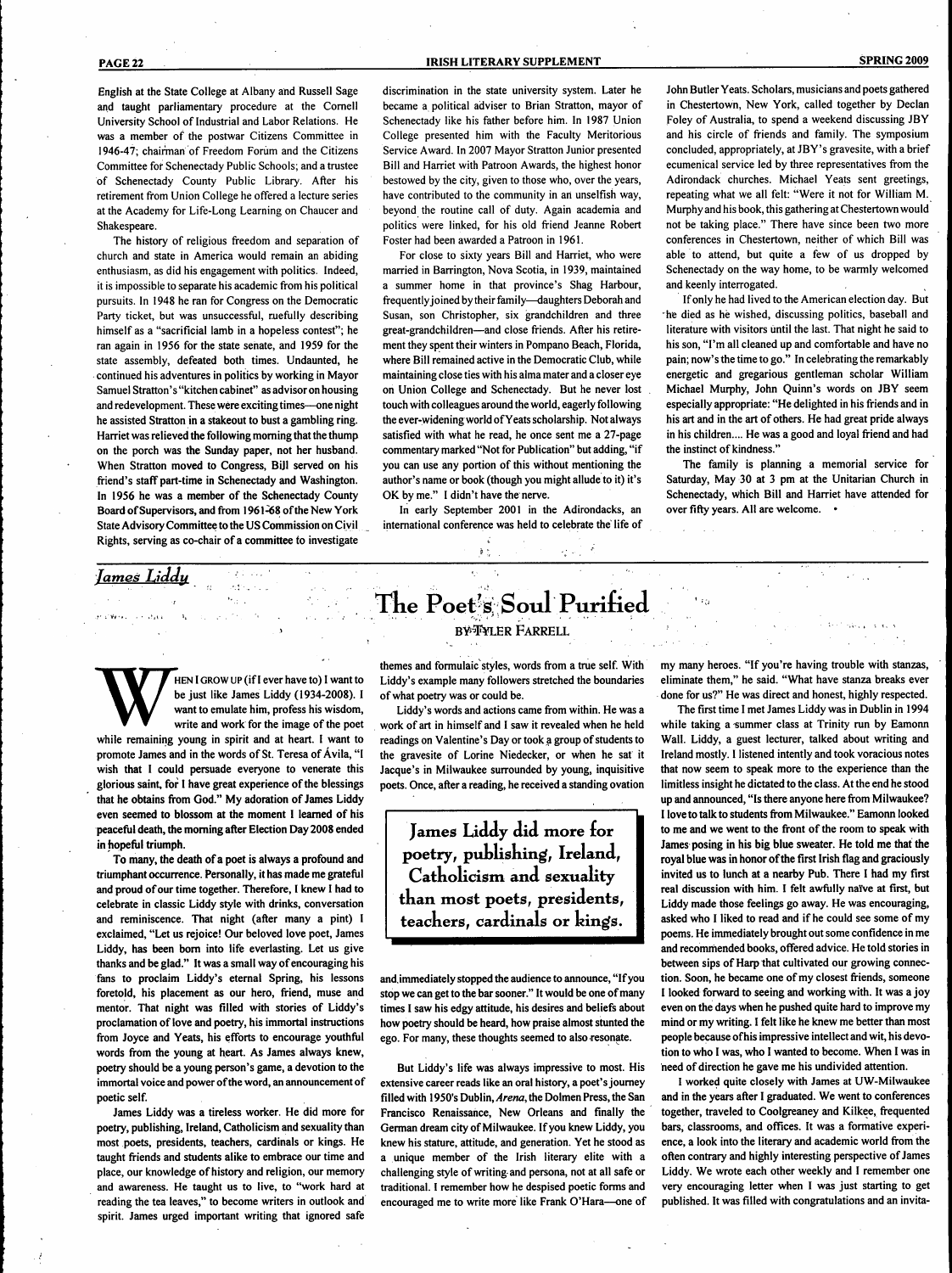**SPRING 2009 PAGE 23** 

tion to lunch to discuss some recent poems. We went to a seafood restaurant and he said, "Fish is brain food" as our plates arrived, his hand securing a napkin under his collar as he ate like a dignified, well educated and intense artist. His optimism was unparalleled and his amount of guidance was immeasurable. Añer lunch we went back to his apartment on Park Place and sat in the sun on his back porch drinking a Pimm's cup and talking about poetry, publishing, Graduate school, and gossip. When I left I remembered feeling a sense of accomplishment and a real admiration for my teacher. I think that day made me a better writer, although I probably didn't know it at the time.

Excursions with James were always an educational adventure as well: bars, restaurants, the dry cleaner, bookstores, his dentist. I especially enjoyed conferences and readings. He was a showman, an idol almost. The few members of his entourage were always riveted watching him read, speak, elucidate, and captivate in different arenas. I relished those times to listen and laugh, ask questions, jot down ideas for poems or writers to investigate. I thought it was similar to the education that Liddy himself formed in his own life, from all the many writers he knew. But I knew it was only a fraction of that. Nevertheless, I looked up to James as a father, like he might have seen Kavanagh or even Joyce. I remember a line from Liddy's first Dolmen Press publ ication, *Esau, My Kingdom for a Drink.* "So you, James Joyce, loving us seriously behind our backs like a father, caring for us unmarried virgins who might die without kissing life." Liddy changed the way I saw writing

and life, he helped me not to die a literary virgin and I felt blessed.

James was an intricate man, but his love for his friends seemed to always shine through. We looked up to him and loved him back. We realized the weight of being with Liddy and then forgot about it, enjoyed a relationship that was mutual and honorable. Many of his comrades were admirers who couldn't and probably never wanted to fit in elsewhere. But James made us feel accepted. He put us together with others of our kind, our odd species with similar loves. He created a world and preached from within. We almost saw him as an angel sent from Dublin with a unique intensity, a kind of proclamation for a new generation of writers who were received with outstretched arms welcoming many faiths.

James always lived as a writer should. He embraced the moment then looked ahead. At a reading in Illinois we stayed at a boarding house near train tracks. Añer breakfast we sat outside as a train loudly passed by. James exclaimed, "Oh, let's hop it. I want to become a young hobo with Jack Kerouac again." Hé talked about the Mississippi River in a similar way, of being on a raft headed for the gulf. It was his romantic side illuminated. He entertained and acted. He made most situations a significant joy and always loved wherever he was at any given time.

Liddy is unlike most new writers. He was poet who believed in real morality, **a** man filled with truth and honesty. He took on his own life choices and desires, **the**

ultimate perception **of how a poet lives. He profesed once in a** bar **"can't the world ever be serious?" as he laughed** loudly in the face of naïve, uninformed attitudes, at people who judge like "fatherpolitics and motherchurch [from] across the narrow sea." **Because of Liddy I abo attempt to** embrace life, to ponder issues, **to create and** continue **to** better my writing. I have taken from **him** the real meaning of love and trust that comes between **a** student **and** his mentor and tangible lessons about knowledge **and its** genesis.

Finally, the image **I will remember most** is James standing at **a** bus-stop **in** Milwaukee, **his** hands behind his back and **a** smile on his face. **In** those carefree days, when I often picked him up, I imagined he must have been deep in thought, possibly writing a poem with lines tucked away to be used when his typewriter beckoned at 2 a.m. after a night at the bar with friends. Now he must be wandering the alleys of Catholic heaven looking for his idols, countless writers, popes, bishops and artists. He must be wearing his Oscar Wilde T-Shirt and having a conversation with Baudelaire and Jack Spicer over a pint. Therefore, 1 urge everyone who knew James (or knew of him) to go forth and be blessed, to enter a bar **and** raise a glass to the poet, or have "one more for the road." **God** knows I owe James more than **a** drink, **but** it **can be a** simple start to a constant devotion, our **admiration** of his image and words, and an everlasting toast **to** Liddy's faithfully poetic and generous **soul.** •

**—***Madison, Wisconsin*

## **Three Irish Plays**

### MICHEÁL Ó CONGHAILE *Jude* BREANDÁN Ó HEAGHRA *Gaeilgeoir Deireanach Charna* CAITRÍONA Nf CHONAOLA *Incubus* Ció Iar-Chonnachta, 2007, €12.00

Reviewed by THOMAS

**SERVICHER SERVICHER SHARE SERVICE SHARE SERVICE SHARE SHARE SHARE SHARE SHARE SHARE SHARE SHARE SHARE SHARE SHARE SHARE SHARE SHARE SHARE SHARE SHARE SHARE SHARE SHARE SHARE SHARE SHARE SHARE SHARE SHARE SHARE SHARE SHARE OME INDIVIDUALS AND FAMILIES have** dark secrets that continue the pain and suffering years later and into the *Charna,* and *Incubus,* three Irish-language plays recently published, touch on this theme. The works each earned honors in the Gradam Cuimhneacháin Bháitéir Uí Mhaicín, the largest award of bursaries in Ireland for either Irish or English works at the time. The distinctions were awarded in 2005 marking the 75th anniversary of Taibhdhearc na Gaillimhe, the national Irish language theatre in Galway City, in memory of Walter Macken, the Galway author, actor, and director whose connections with the Taibhdhearc and the Abbey were commemorated.

Micheál Ó Conghaile provides us with the first piece entitled *Jude,* the script of which composes more than half of the book. This drama, as well as recognition of Ó Conghaile's *Go dTaga do Riocht,* earned him "special distinction" in the Gradam Cuimhneacháin Bháitéir Uí Mhaicín. *Jude* was first presented in the Taibhdhearc on March 9, 2007. Directed by Seán Ó Tarpaigh (who was most recently seen in his role as Jackie in the bilingual film *Kings,* Ireland's foreign language film submission for the Oscars in 2008). Jude was played by a cast of six actors many of whom would be familiar to those watching weekly drama on www.tg4.tv, Ann Marie Horan, Peadar Cox, Margaret

Horan, Tara Breathnach, Dónall Ó Héallai, and Tomás Mac Con Iomaire (Former Head of RTÉ Raidió na Gaeltachta).

*Jude,* the focus of this work, is a strong and sensible woman who has devoted many years to her successful career. Yet there appears to be a secret in the past that troubles the family. This is a thought-provoking script that one may find difficult to put down. As a reader, you see yourself constantly questioning your judgment of the characters. In the end, one is left with many questions about values and culture. Ó Conghaile is a master at letting this story unravel and engulf the reader. His use of the Irish language as spoken locally is done skillfully so that speakers of all dialects can follow the story and yet be left with a sense that this is rooted in a community we all know.

Micheál Ó Conghaile is a notable author and publisher who bridges the traditional Ireland with the modem Ireland. Born and raised on Inis Treabhair, an island in Cill Chiaráin Bay. Growing up on a small Irish-speaking island without television in a highly literate family, it is no surprise that his later studies in Galway City would prove successful, being awarded BA and MA in Irish language and history. His publications and success in developing what is now the largest private Irish language publishing house in Ireland, Ció Iar-Chonnachta (www.cic.ie), attest to the creativity and energy of this artist. .

The second work of this volume is Breandán Ó hEaghra's *Gaeilgeoir Deireanach Charna,* (last Irish speaker of Carna). This and the third drama of this book were both honored with an award of recognition through the Gradam Cuimhneacháin Bháitéir Uí Mhaicín. *Gaeilgeoir Deireanach Charna* was first presented in the Taibhdhearc na Gaillimhe on May 12, 2005. Directed by Darach Ó Dubháin and produced by Darach Mac Con Iomaire (both of whom soon after worked on

the nationally acclaimed Cré na Cille), **the** actors included Diarmuid de **Faoite** *{Kijtgs/Ros na Run),* **Peadar Ó Treasaigh** *(kings/Cré na Cille),* **Morgan Cooke, and** Micheál Mac Donncha.

*Gaeilgeoir Deireanach Charna* **exposes** us to painful revelations using at times dark humor. While this work also uncovers secrets at home, it explicitly touches on the sensitive issue of language revival and language attrition. (The village of Carna in Connemara is one of the strongest Irish-speaking areas at present, which makes the setting even more intriguing.) Those of us who are frequent *New York Times* readers may recall an article by Jack Hitt in 2004 which discussed the situations of many last speakers of endangered languages. We find this comes to life in Ó hEaghra's work. The script which has sections in Irish and sections in English sees Tommy, the last Irish speaker of Cama, waiting for the Minister of the Gaeltacht to deliver an award to his house acknowledging his special status. The events that transpire are thought-filled, shocking, and at times ironic. As readers, among other questions the work raises, we are challenged in our understanding of what constitutes language proficiency.

Breandán Ó hEaghra is an Irish writer and musician who holds the title of Deputy Director of the Galway City Museum and is involved more generally in Irish language promotion in the city. As member of the Irish language pop band Ris, Breadán has collaborated on composing, singing, and playing the guitar with its first album and another album soon to follow. *Gaeilgeoir Deireanach Charna* is his first drama and we look forward to continued activity in this field.

The last drama in this volume. *Incubus,* is written by Caitriona Ni Chonaola. It was first presented at Taibhdhearc na Gaillimhe on March 31, 2005. As with *Gaeilgeoir Deireanach Charna,* this drama was also

produced by Darach **Mac Con** Iomaire. **The** sole character in this drama is Róisín, played by Tare **Breathnach** (who would be known to many readers for her role as Tina O'Dowd in *Ros na Run* on TG4). In the printed format, the drama composes the last twenty pages of the book being reviewed.

Told from the perspective of the patient, we listen as Róisín, a young depressed woman, speaks to herself from her room in a psychiatric hospital. She is tormented with nightmares and struggling with mental problems. As with the other two dramas in this collection, one is left with suggestions that there are dark secrets at play here. The title of "Incubus" and frequent use of holy water prepare the viewer/reader as we enter into Róisín's inner thoughts as she tries to distinguish between reality and fantasy.

CaitrfonaNi Chonaola hails from Camas in Connemara. She completed studies in the Irish language and teaching at the National University of Ireland, Galway, in the first part of this decade. She teaches the Irish language in An Cheathrú Rua (Connemara) with Acadamh na hOllscolaiochta Gaeilge,' the Irish language academy of the National University of Ireland, Galway.

For advanced Irish language learners, the dramas are quite approachable. The context and characters are well defined enabling them to focus on the message of each play. For proficient Irish language readers, the volume as a whole is thought-provoking while entertaining. After spending a few hours with this volume, readers will unquestionably want to include a visit to An Taibhdhearc on Middle Street in Galway City Centre to their next travel itinerary. Visit www.antaibhdhearc.com before leaving to see what is scheduled and to purchase tickets.«

*—Lehman College, CUNY*